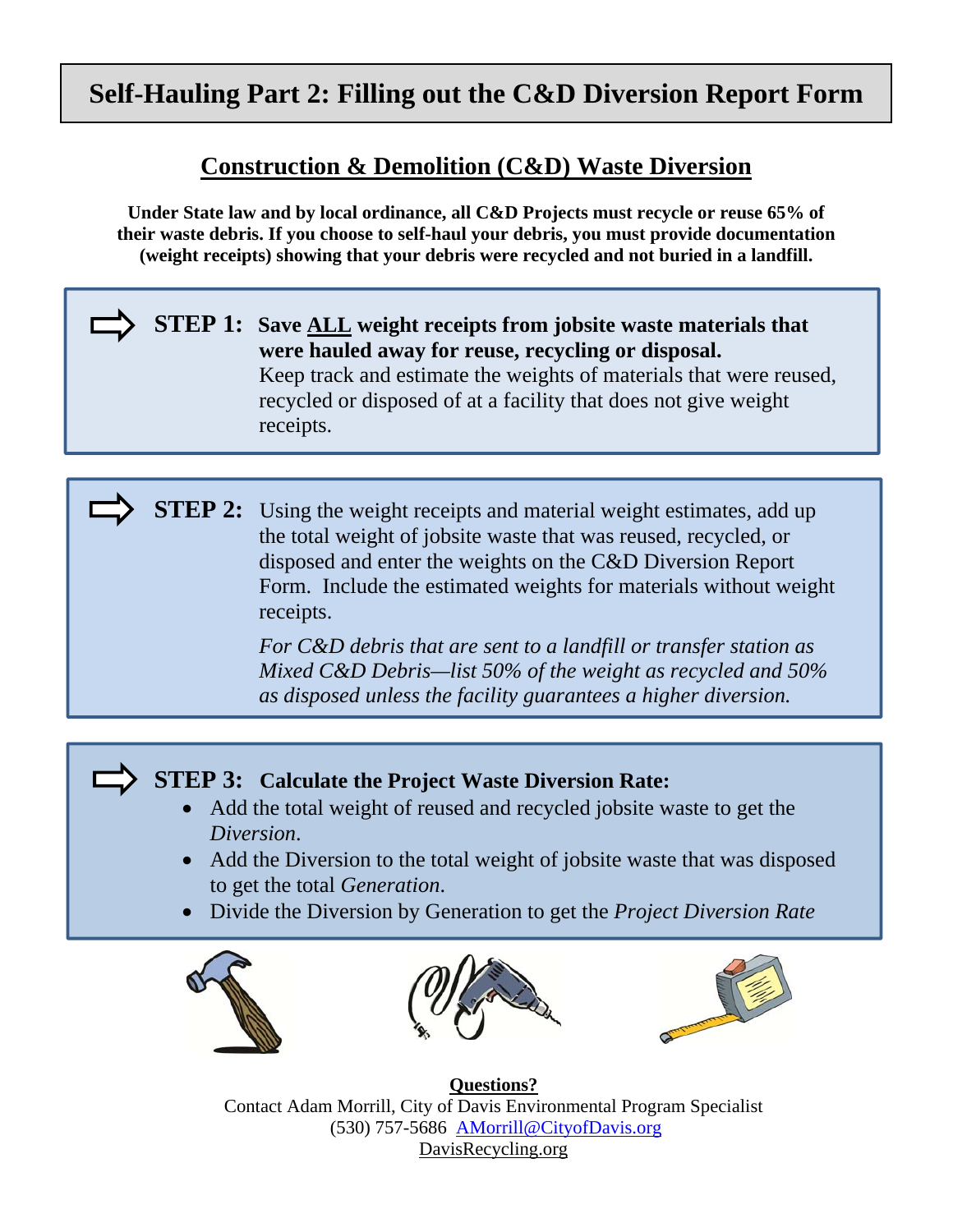#### **Sample C&D Diversion Report Form**

For the example below, ABC Construction hauled 2 tons of mixed construction debris (wood and drywall) and 2 tons of asphalt to the Yolo County Central Landfill. 0.1 tons of scrap metal were dropped off at Davis Waste Removal for recycling. Some doors were reused onsite (estimated at 200 lbs).

| <b>MATERIAL TYPE</b>           | <b>Reuse</b>          | Recycle               | <b>Disposal</b> | <b>Hauler</b>           | <b>Material Destination</b>         |
|--------------------------------|-----------------------|-----------------------|-----------------|-------------------------|-------------------------------------|
| Asphalt/Concrete               |                       | 2 tons                |                 | <b>ABC Construction</b> | <b>Yolo County Central Landfill</b> |
| <b>Brick/Tile</b>              |                       |                       |                 |                         |                                     |
| Cardboard                      |                       |                       |                 |                         |                                     |
| Carpet/Padding                 |                       |                       |                 |                         |                                     |
| Dirt/Sod                       |                       |                       |                 |                         |                                     |
| Doors/Gates                    | 200 lbs               |                       |                 |                         | <b>Reused onsite</b>                |
| Gypsum/Drywall                 |                       | $0.5$ tons            | $0.5$ tons      | <b>ABC Construction</b> | <b>Yolo County Central Landfill</b> |
| Glass/Windows                  |                       |                       |                 |                         |                                     |
| Insulation                     |                       |                       |                 |                         |                                     |
| Metals/Scrap                   |                       | 0.1 tons              |                 | <b>ABC Construction</b> | Davis Waste Removal                 |
| Roofing                        |                       |                       |                 |                         |                                     |
| Rock/Stone/Sand                |                       |                       |                 |                         |                                     |
| <b>Stucco</b>                  |                       |                       |                 |                         |                                     |
| Wood/Lumber                    |                       | $0.5$ tons            | $0.5$ tons      | <b>ABC Construction</b> | <b>Yolo County Central Landfill</b> |
| <b>Yard Trimmings</b><br>Other |                       |                       |                 |                         |                                     |
|                                |                       |                       |                 |                         |                                     |
| <b>TOTAL LBS</b>               | 200                   |                       |                 |                         |                                     |
| <b>TOTAL TONS</b>              | 0.1                   | 3.1                   | 1.0             |                         |                                     |
|                                |                       |                       |                 |                         | <b>Conversion:</b>                  |
| 0.1<br>÷                       | 3.1<br>$\blacksquare$ | 3.2                   |                 |                         |                                     |
| <b>REUSE</b>                   | <b>RECYCLE</b>        | <b>DIVERSION</b>      |                 |                         | $2000$ lbs = 1 ton                  |
| 3.2<br>٠                       | 1.0<br>÷              | 4.2                   |                 |                         |                                     |
| <b>DIVERSION</b>               | <b>DISPOSAL</b>       | <b>GENERATION</b>     |                 |                         |                                     |
| 3.2                            | 4.2<br>$\blacksquare$ | 76%                   |                 |                         |                                     |
| <b>DIVERSION</b>               | <b>GENERATION</b>     | <b>DIVERSION RATE</b> |                 |                         |                                     |